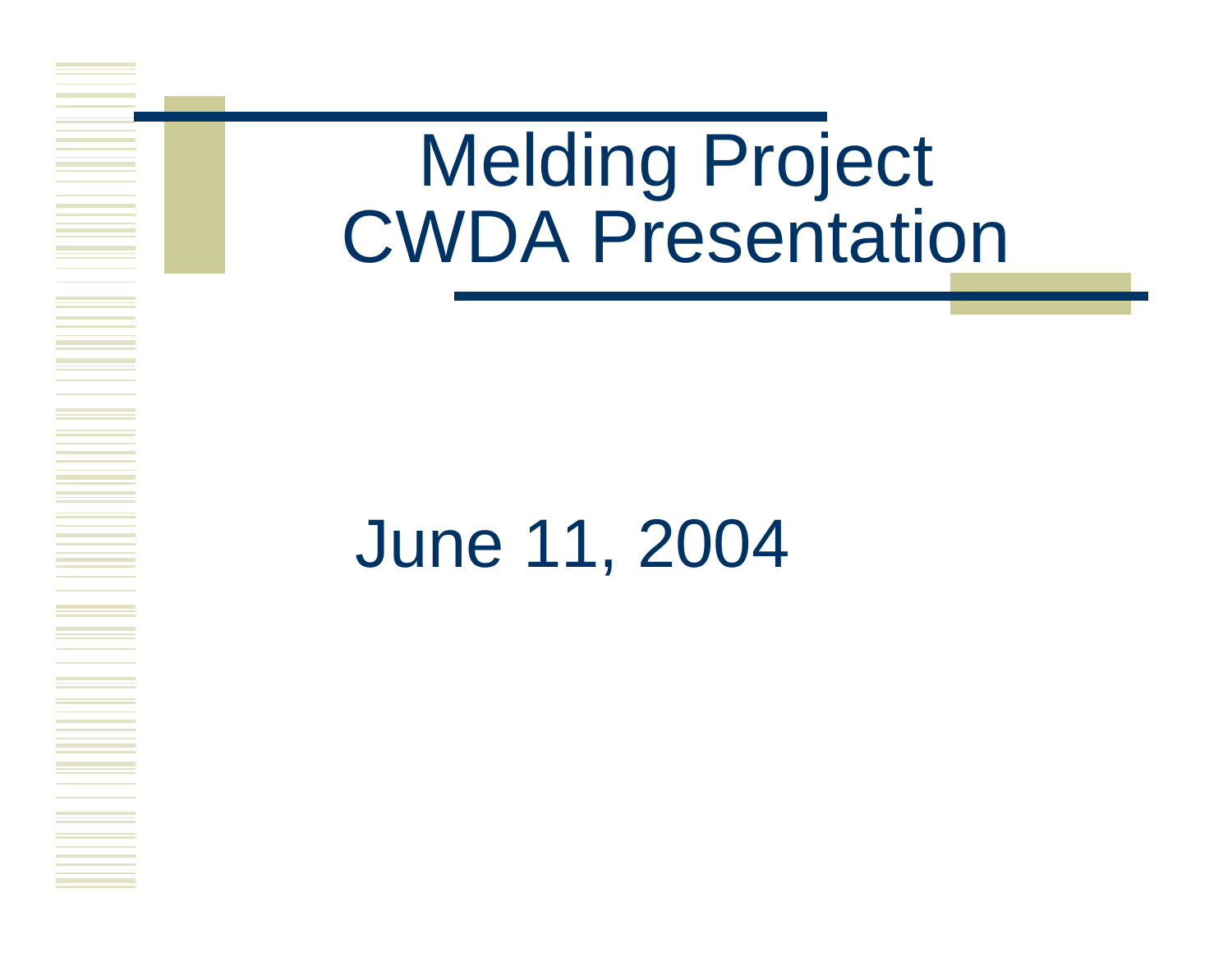# **The Mini-Melding Project Team**

- **Sandra Black, CFSD**
- **Angela Bonner, CCL**
- **Michael Dean, CWDA**
- **\* Karen Gunderson, CFSD**
- **Elizabeth Sandoval, CDSS Legal**

Jim Brown, Consultant

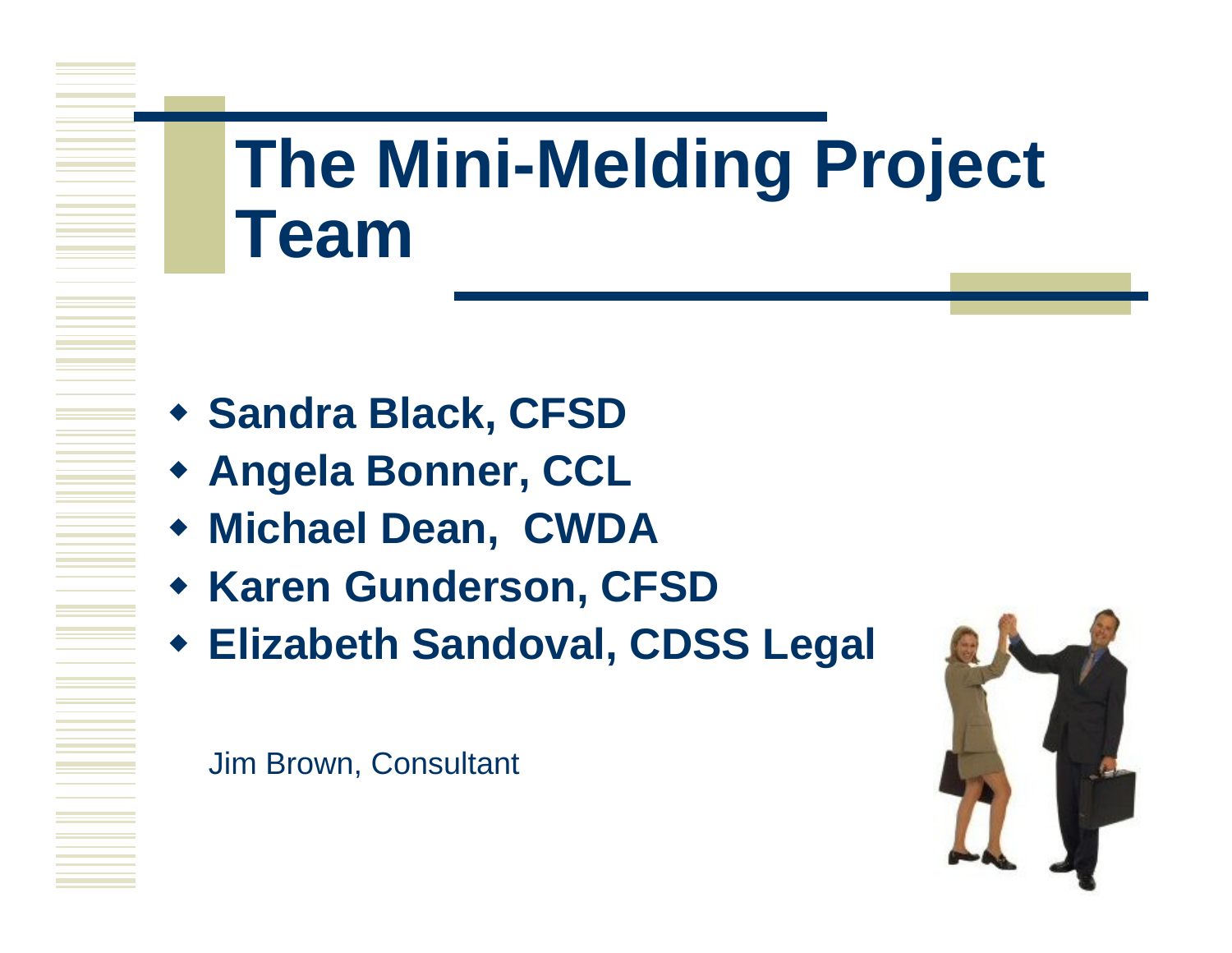# WHY MELDING?

- ASFA established "Same standards" requirement for Non-relatives and **Relatives**
- Different Licensing and Approval processes undermine "same standards" requirement and create financial liability
- Critical Adoption Home Study elements come too late for effective Concurrent **Planning**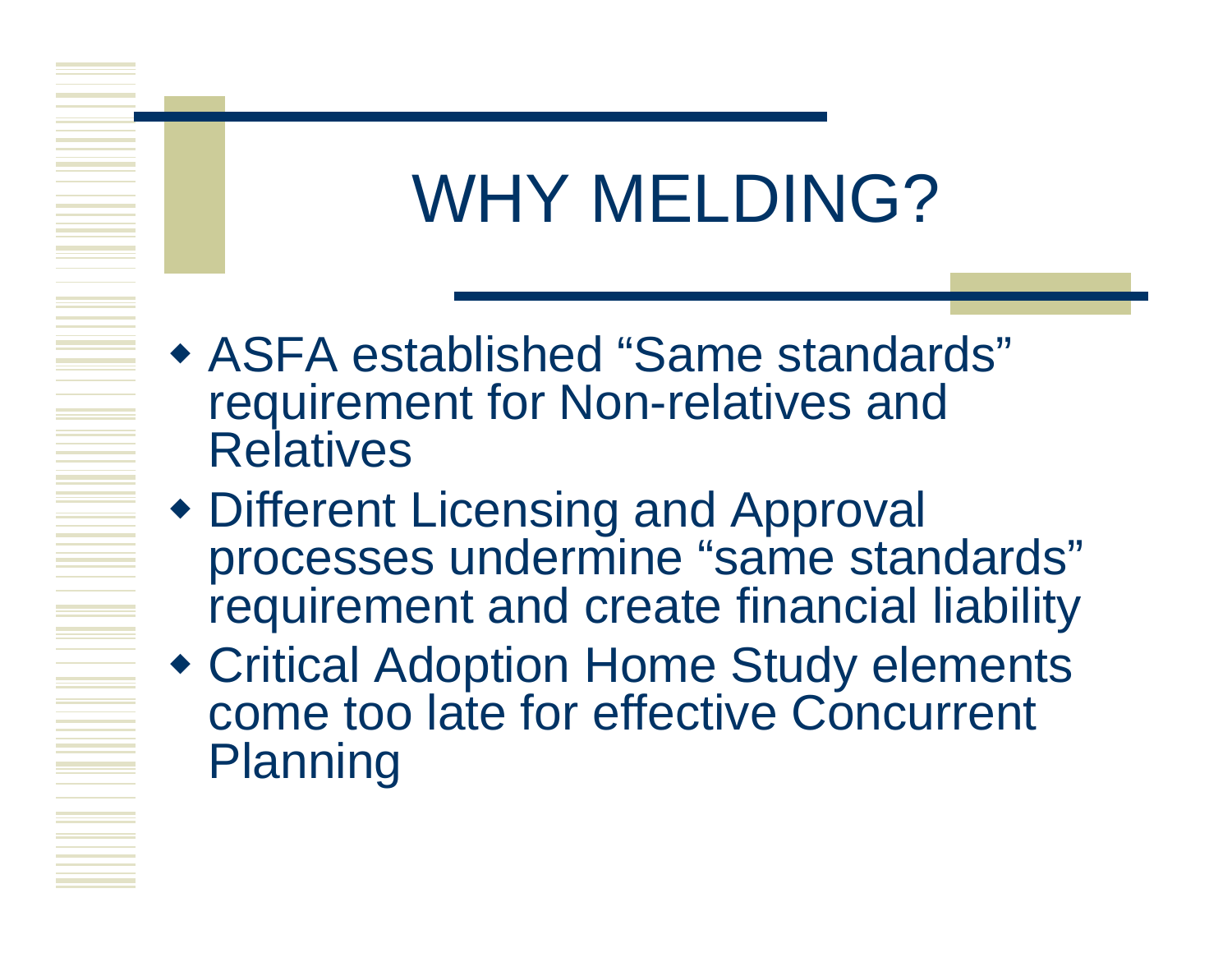# WHY MELDING?

- Building families for children is very different than licensing facilities
- A consolidated, streamlined process to find, approve and support Resource Families is necessary to meet AB 636 Outcomes for Placement changes and Permanency and avoid fiscal sanctions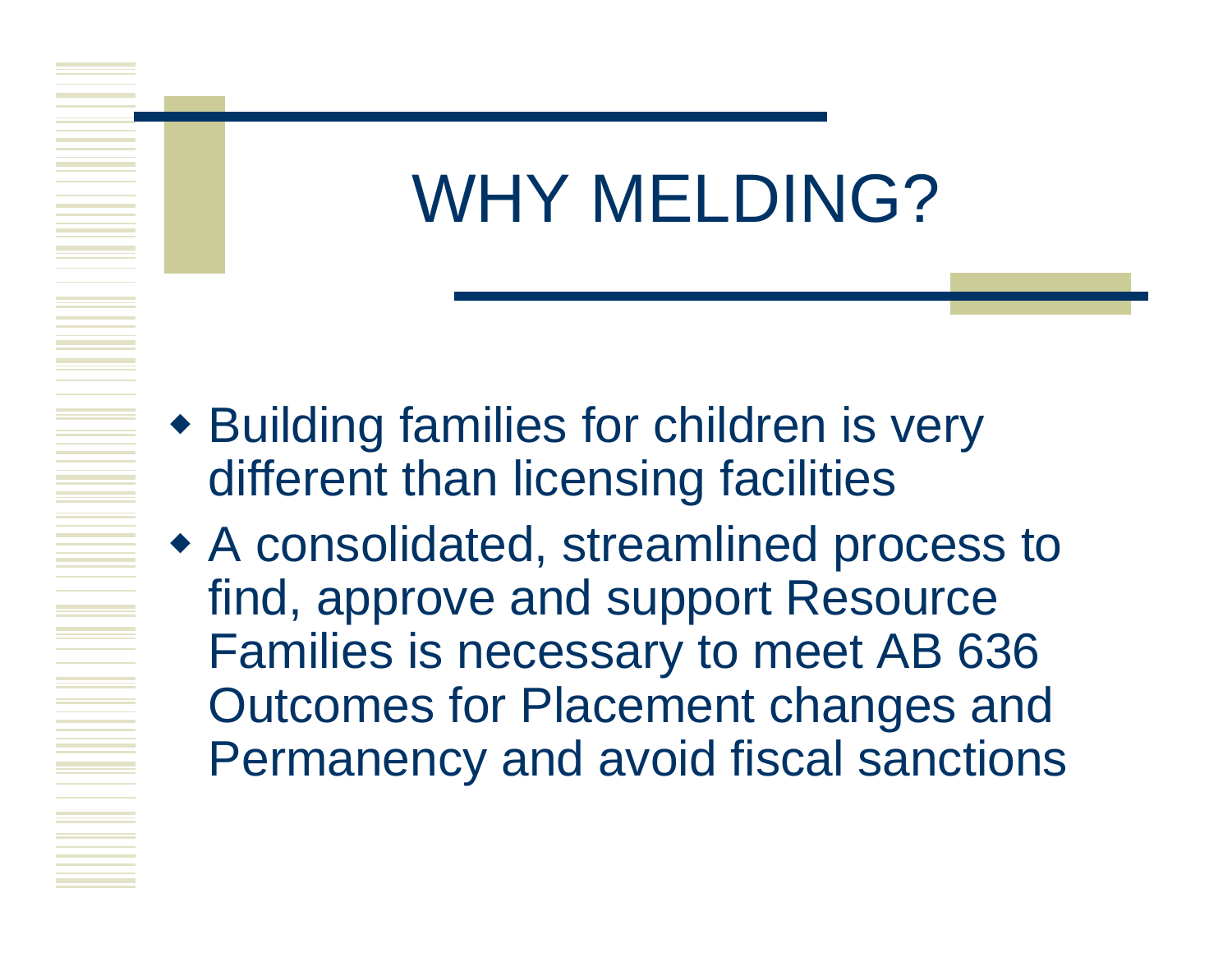# Resource Families

- An inclusive term for adoptive, foster and kinship (related and non-related) families
- Their role is to provide stability and lifelong connections for children
- There is a clear and important distinction between approving and supporting Resource Families and licensing facilities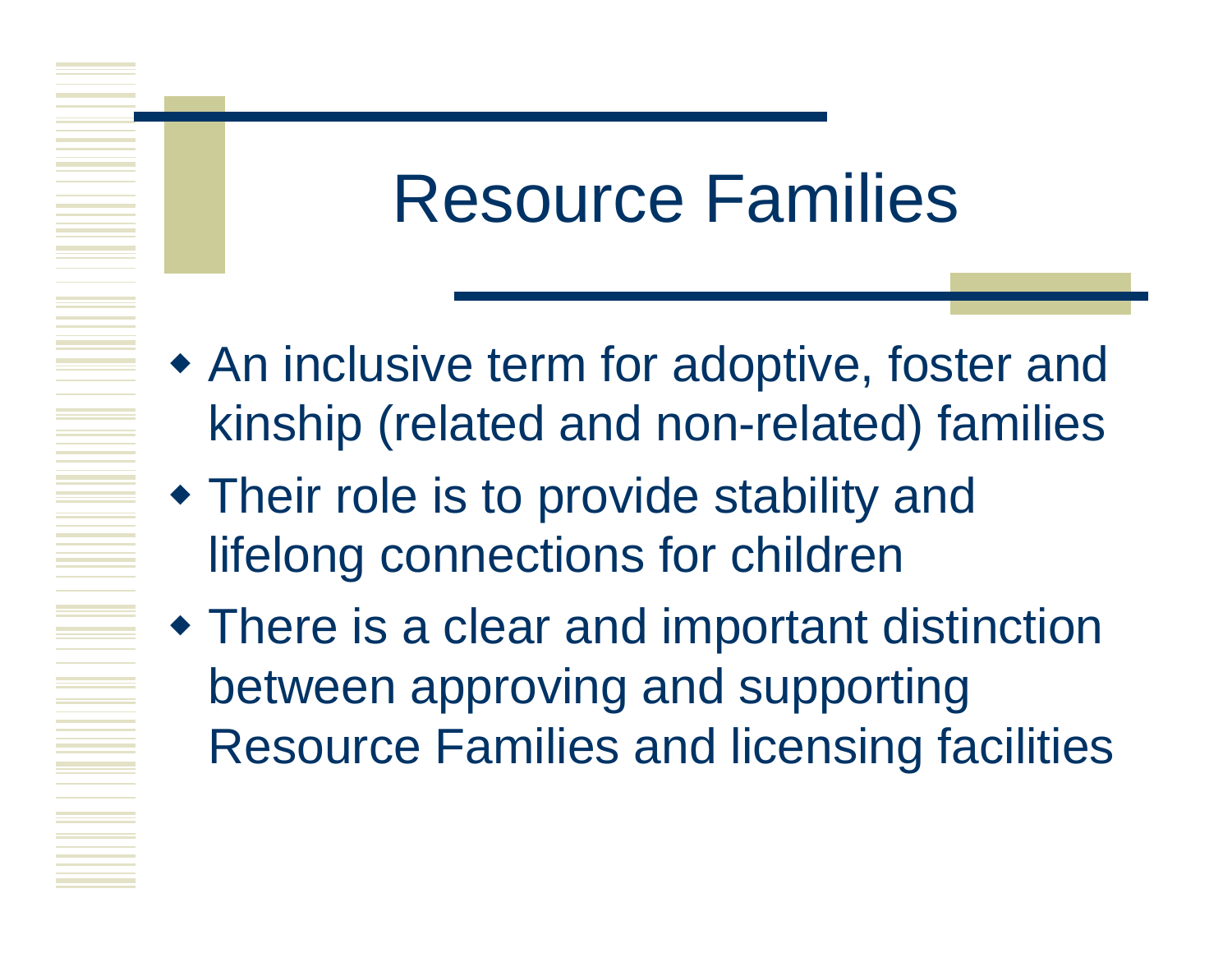

Vision for the Work of the "*Mighty Mini-Melders"*

**Vision:** A Resource Family approval process that:

- ♦ Is safe and protective.
- ♦ Is family focused.
- $\blacklozenge$ Is expedited.
- ♦ Results in permanent families for children with the absolute minimum number of placements and moves.
- ♦ Honors the child's natural connections in process/decision making.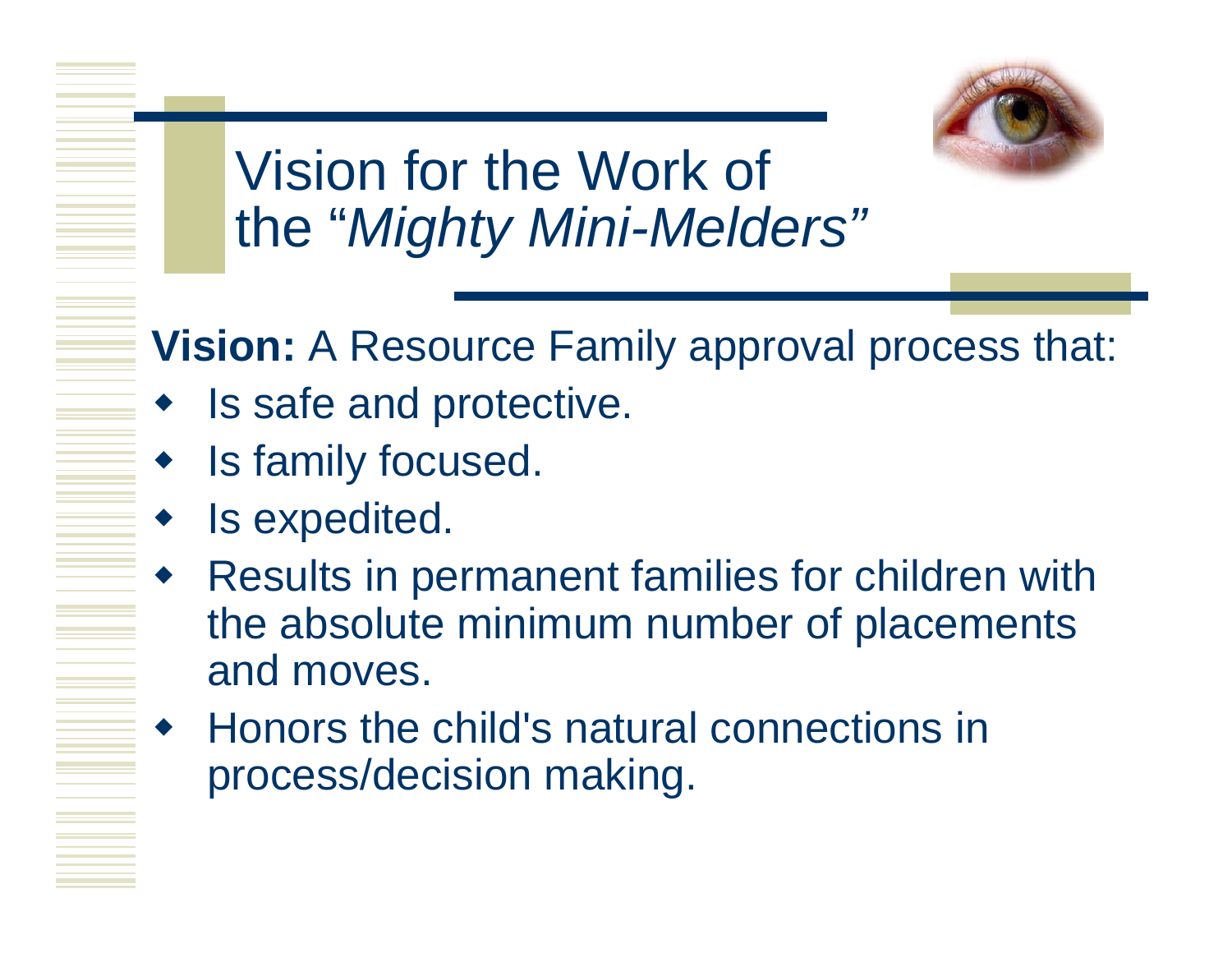# The Proposal

A unified process of evaluation and preparation for all Resource Families building on our Statesupervised, County-administered system and the existing FFA model.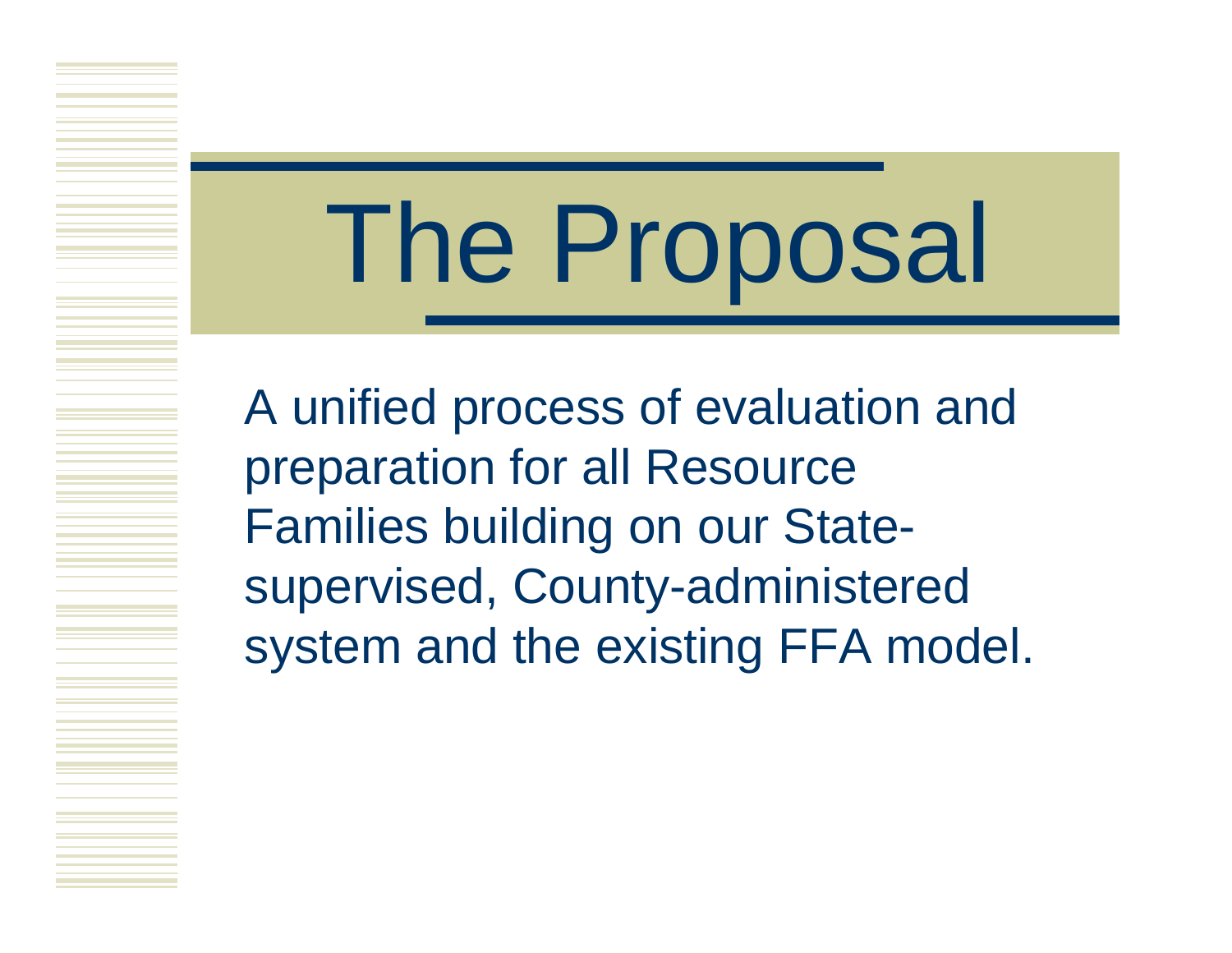# Meldettes Objective



**Objective:** Develop a conceptual proposal to:

- **Provide Oversight and Accountability**
- Ensure Due Process
- Integrate & streamline current processes for Foster Care Licensing, Relative Approvals and Adoptions into a single "Approval Model"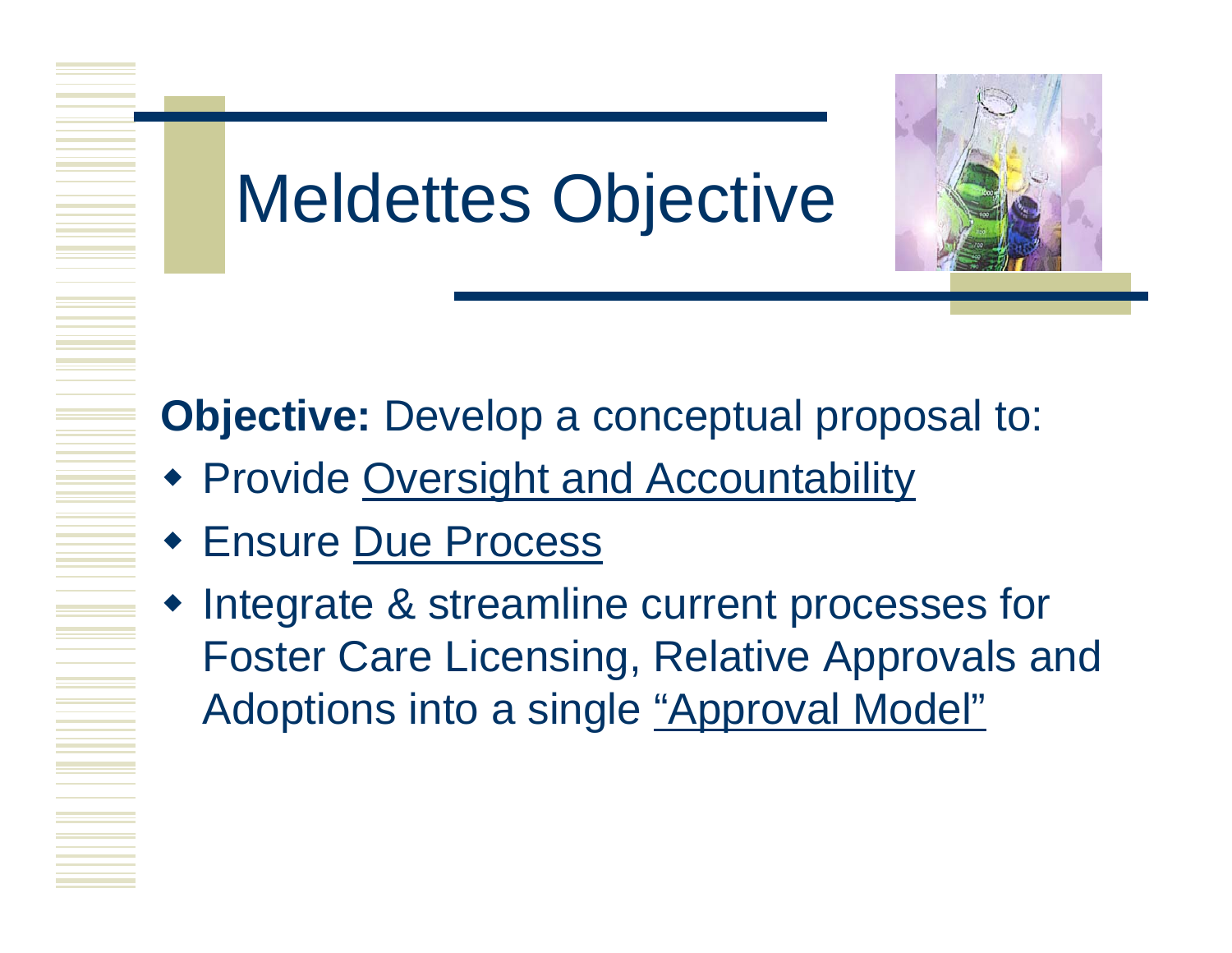### Oversight and Accountability

#### **COUNTIES**

#### **Authority to:**

- $\blacklozenge$ Recruit
- $\overline{\phantom{a}}$  Train
- ♦ Approve, deny and rescind approval
- ♦ Supervise and support resource family homes

#### **Responsibility to:**

- $\blacklozenge$  Investigate child abuse allegations
- $\blacklozenge$  Ensure homes continually meet approval standards
- $\blacklozenge$ Report complaints to CDSS

#### **CDSS**

#### **Authority to:**

- $\blacklozenge$  Inspect resource family homes and county files
- $\blacklozenge$ Remove home approvals

#### **Responsibility to:**

- $\blacklozenge$  Investigate serious incidents and complaints about individual homes
- ♦ Provide appeal process through administrative hearings
- ♦ Ensure county complies with standards for approving homes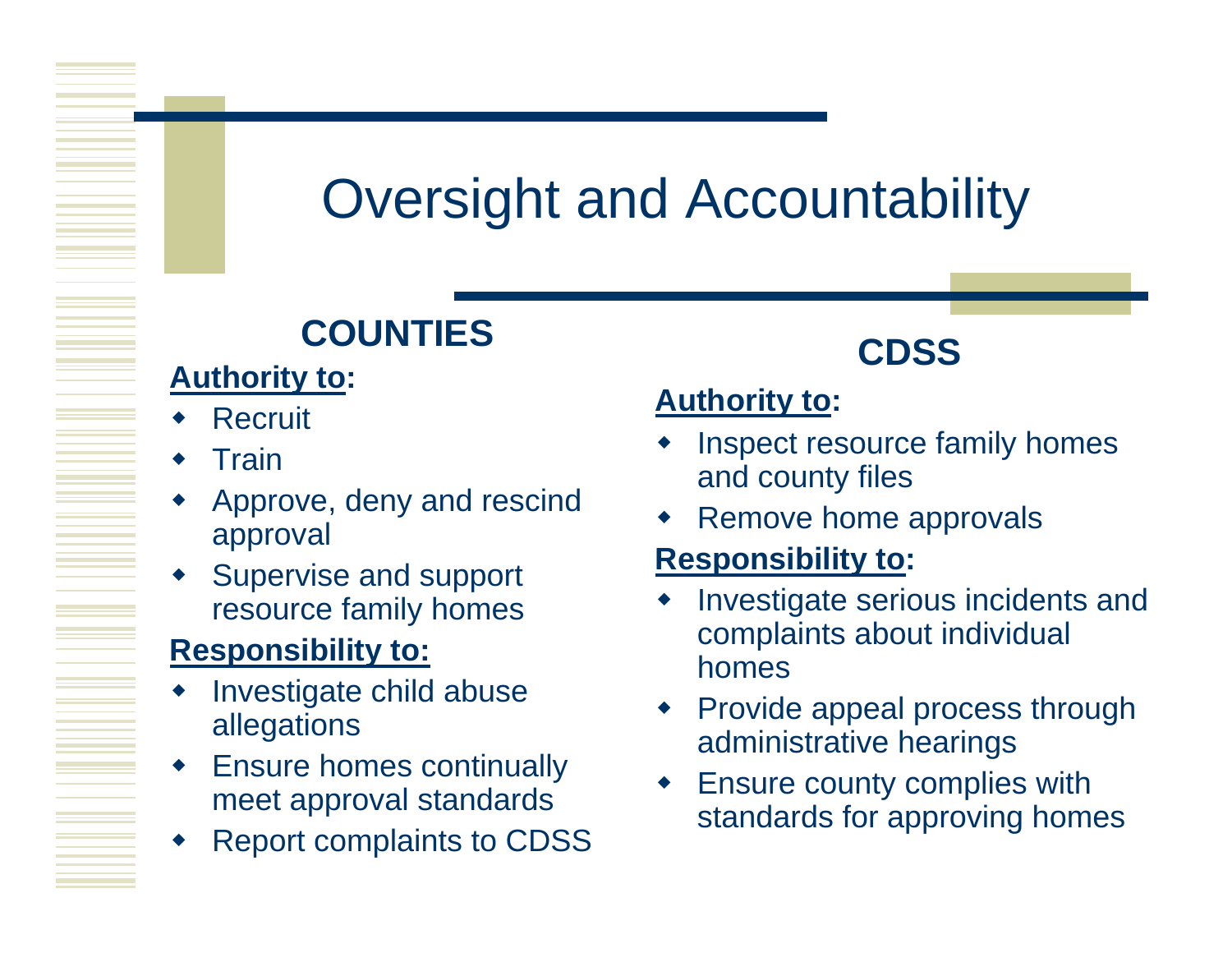# Due Process

- The county approves or denies and rescinds approvals.
- Appeals from denials are heard at a county grievance review.
- Appeals from rescissions and from county grievance review on denials are handled through the state administrative hearing process.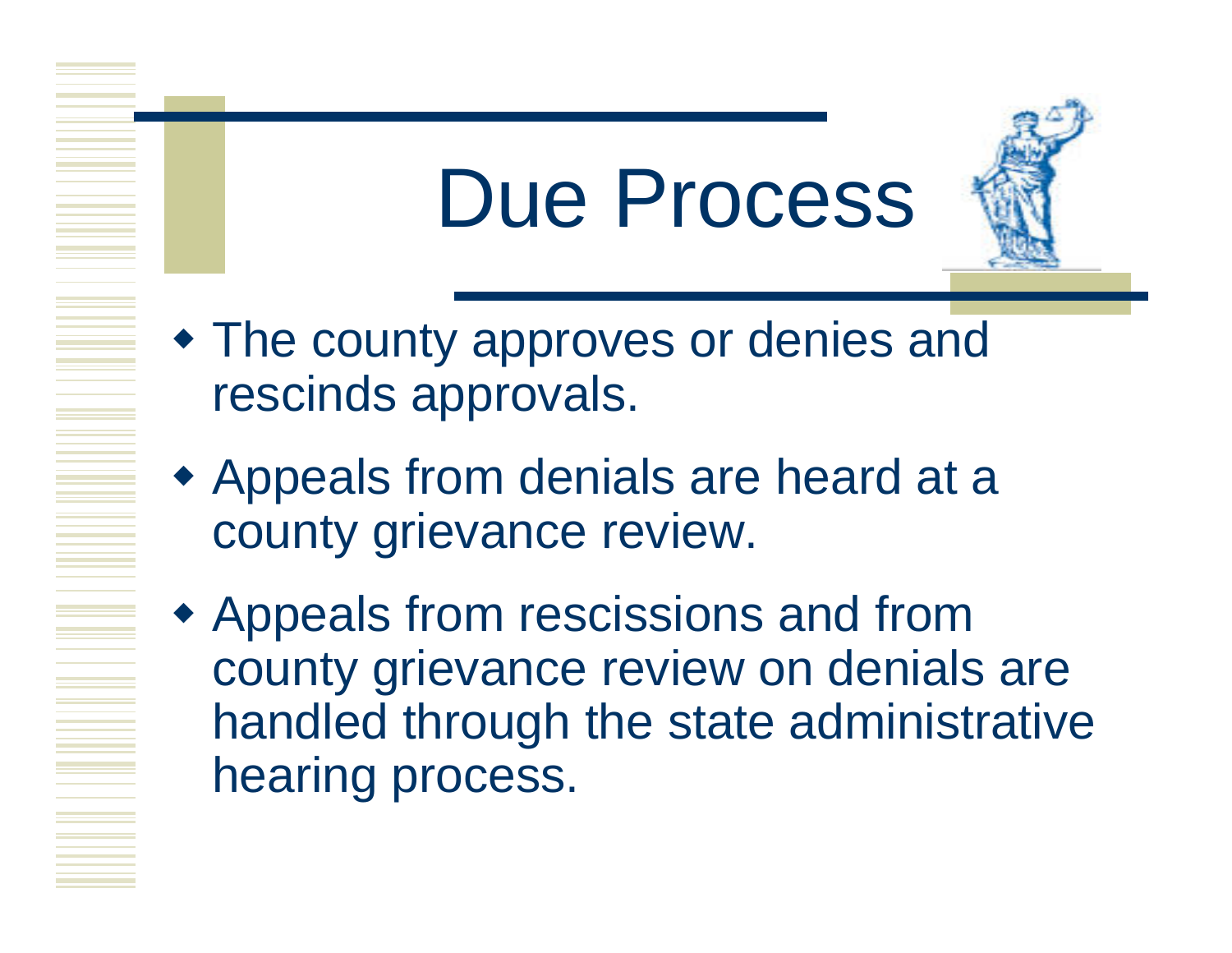### Approval Model

#### •**Phase 1: Home approval**

**Placement with compelling reason only (IV-E)**

#### •**Phase 2: Placement approval**

- Concurrent planning assessment
- •Training and support
- •• Regular placement may occur (IV-E)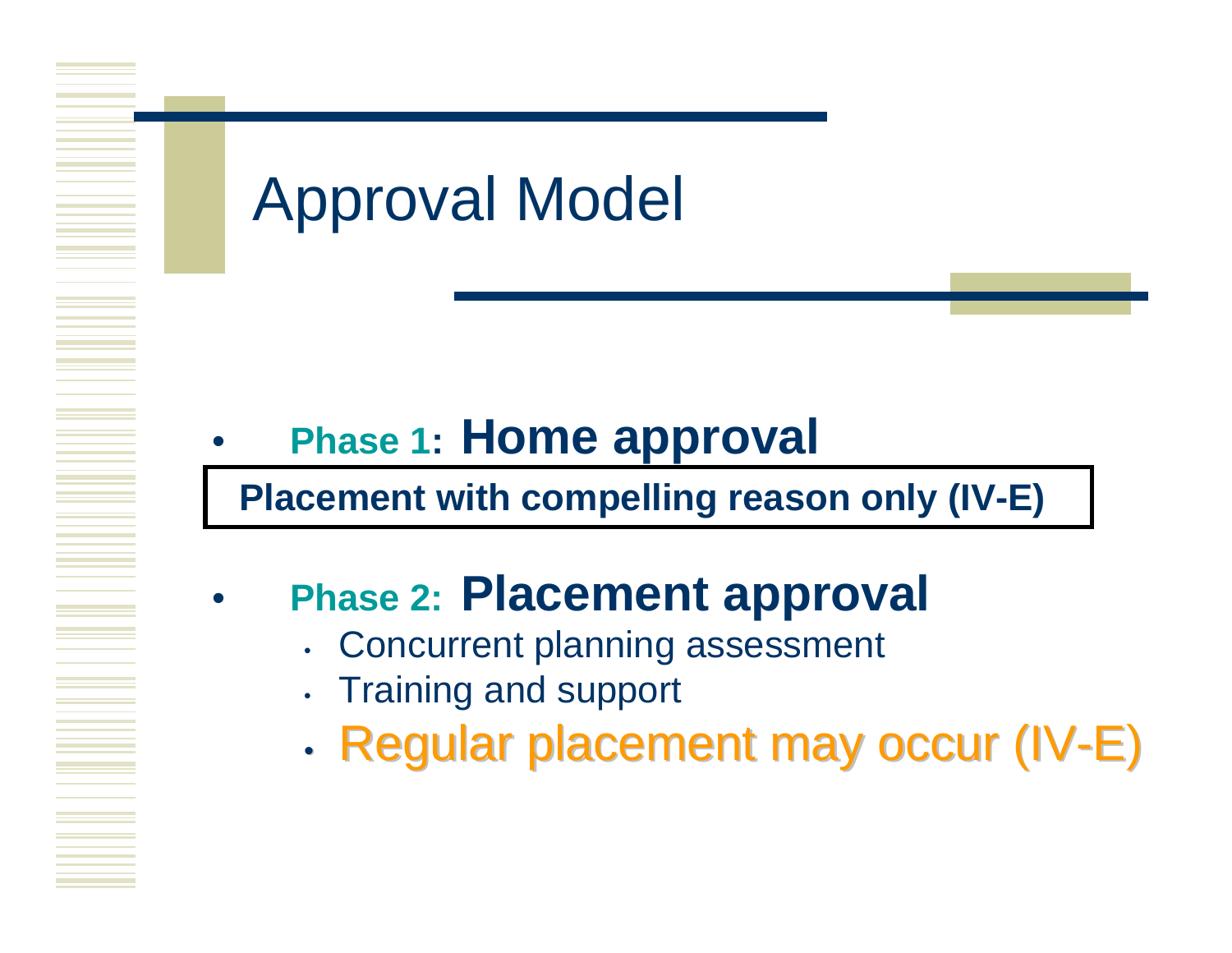### **Approval Model: Phase 1**



### Phase 1: **Home Approval**

- $\checkmark$  CLETS and CWS/CMS reviews subject to current non-exemptibles and immediate submission of fingerprints.
- $\checkmark$  Application of "Red Flag" standards to promote safety and permanency
- Gonduct "Home and Grounds" review using "Core Standards"
- $\checkmark$ **Advisements**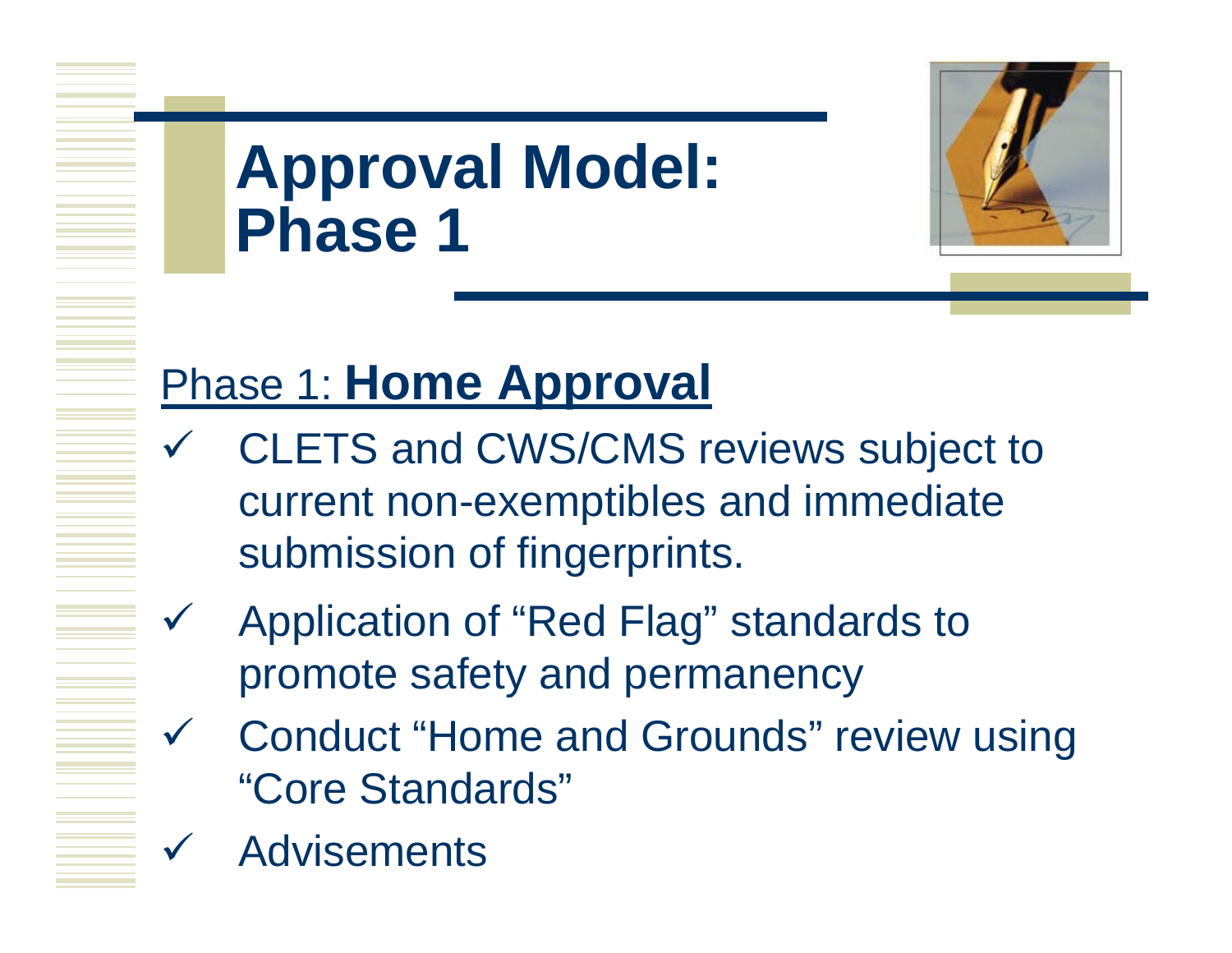# **Approval Model: Phase 2**

♦

 $\blacklozenge$ 

 $\blacklozenge$ 



### **Phase 2: Placement Approval**

- Review of the full criminal record including arrests (Rap-backs continue throughout)
- Concurrent Planning Assessment
- Completion of mandatory minimum caregiver training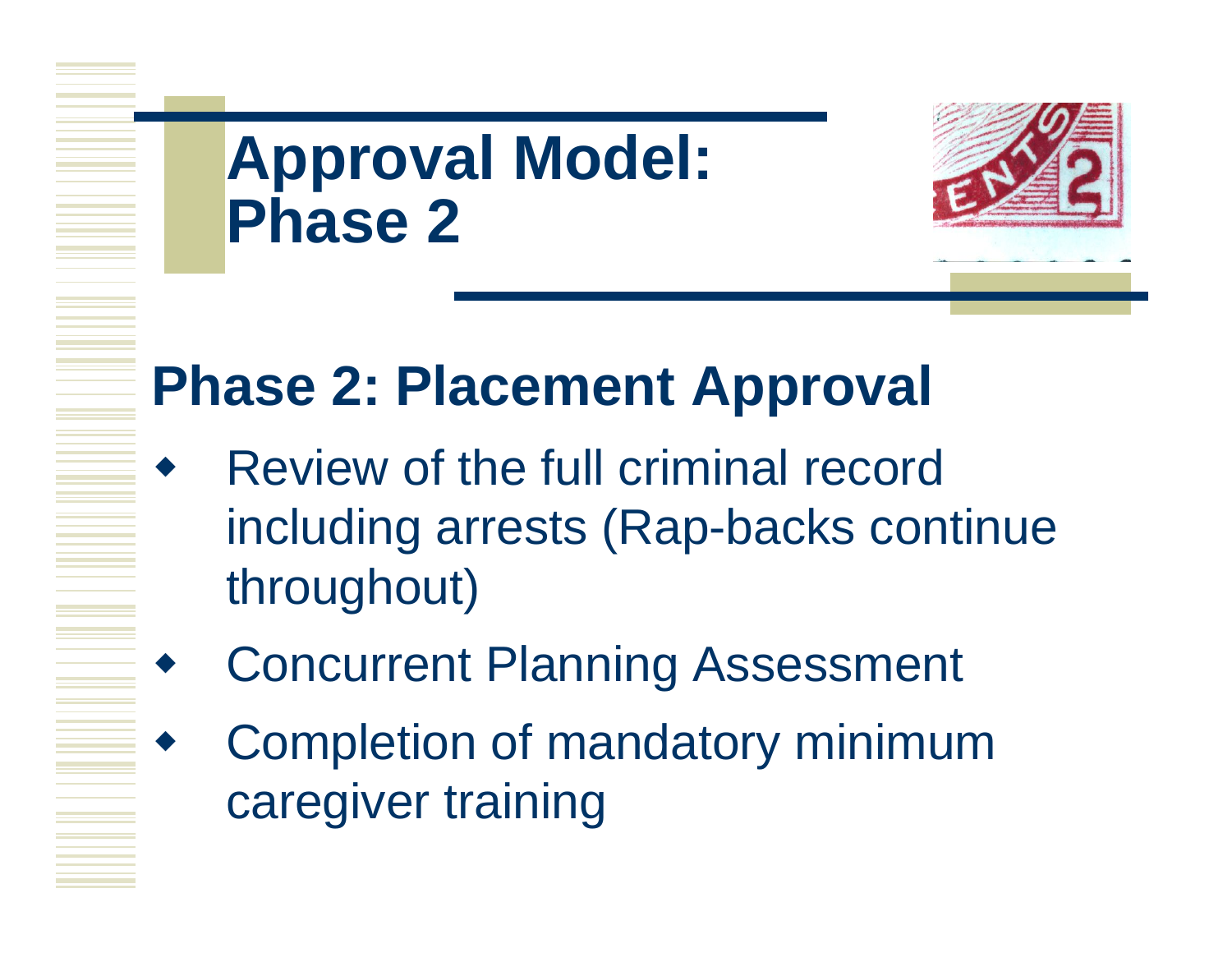### **Permanency becomes a Legal Event**

Over the life of the case:

- ♦ Permanency planning & preparation **OCCUIS**
- $\blacklozenge$  Adoption occurs when appropriate and after at least 6 months of successful placement
- ♦ Continued placement approval is subject to periodic reassessment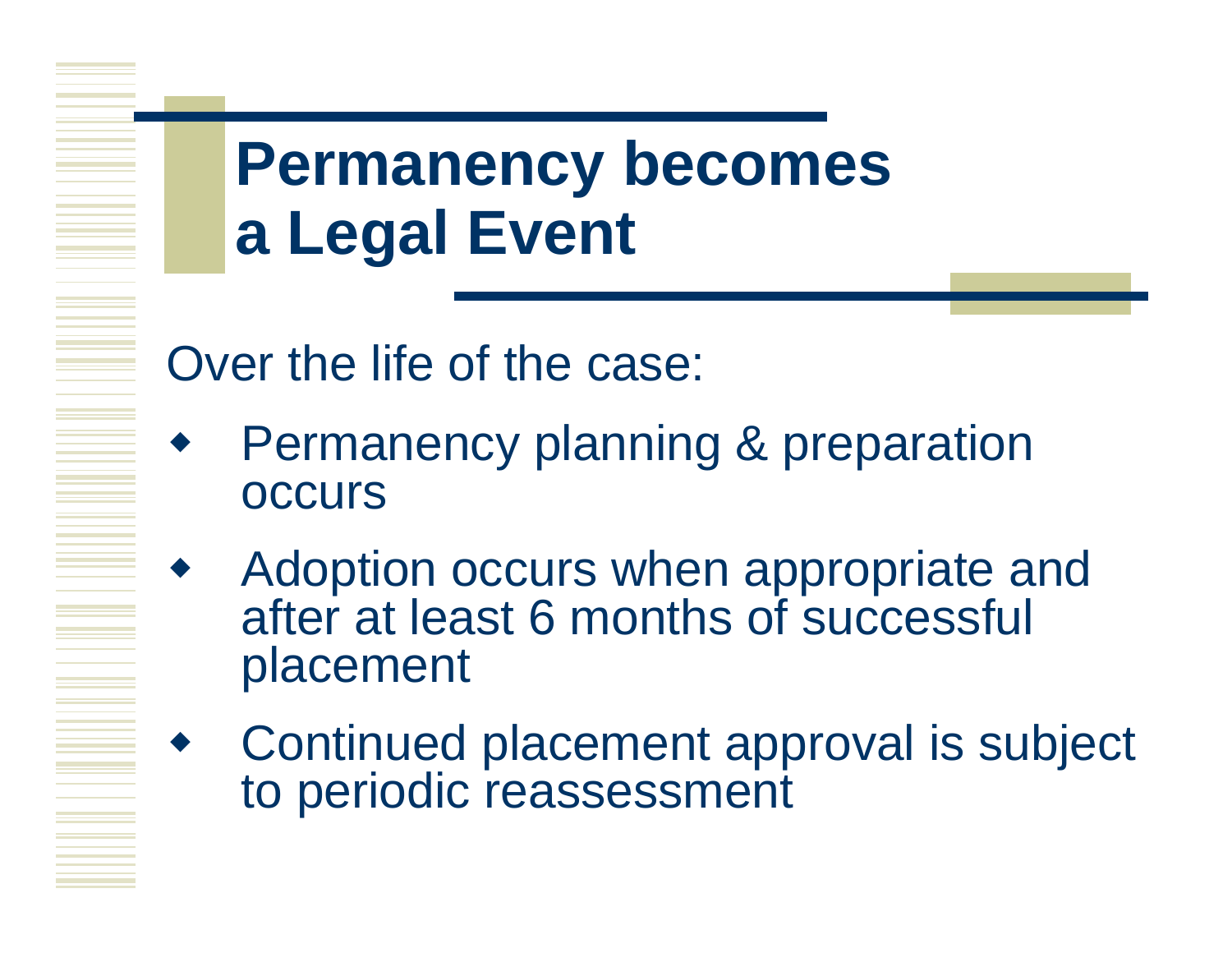# Advantages and Opportunities

- Supports CFSR/AB 636 Outcomes
- Integrates Adoptions into CWS
- Changes focus from licensing homes to finding and building families for children
- Provides all Resource Families with a standard and impartial administrative review process